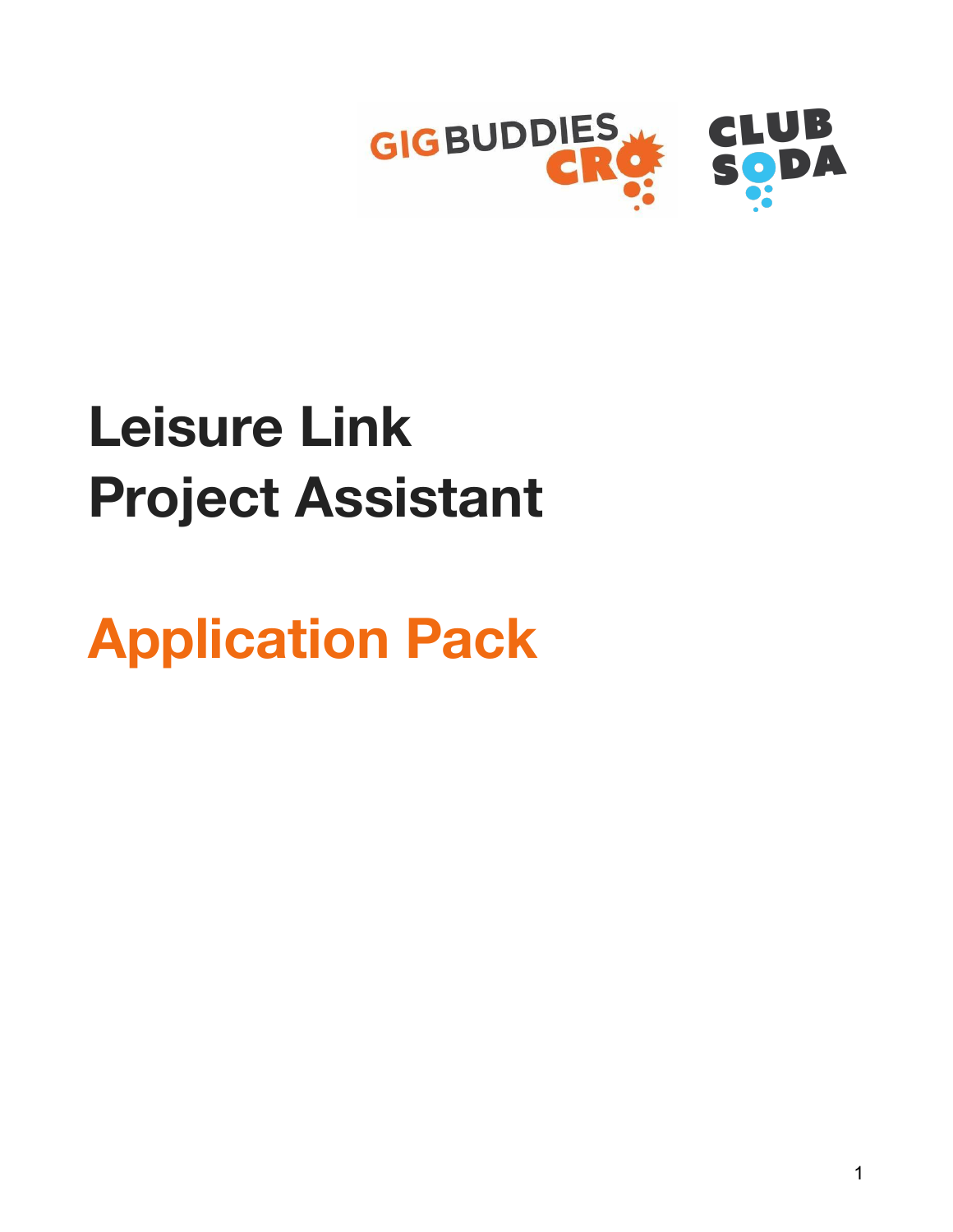# **Who is Club Soda?**

Club Soda is a charity based in Croydon. We create exciting social and creative opportunities for people with learning disabilities.

We want Croydon to be a place where people with learning disabilities are as happy, social, creative and valued as everyone else.

Our work is led by a group of adults with learning disabilities, called our **Advisory Board**. They work with our Trustees **(a team of experts who give us advice)** and a small team of staff members to make decisions about how we run.

#### **What do we do?**

- Accessible club nights and live music events
- Weekly DJ workshops
- Weekly Music making workshops
- Professional support for musicians with learning disabilities
- Gig Buddies project
- Leisure Link project

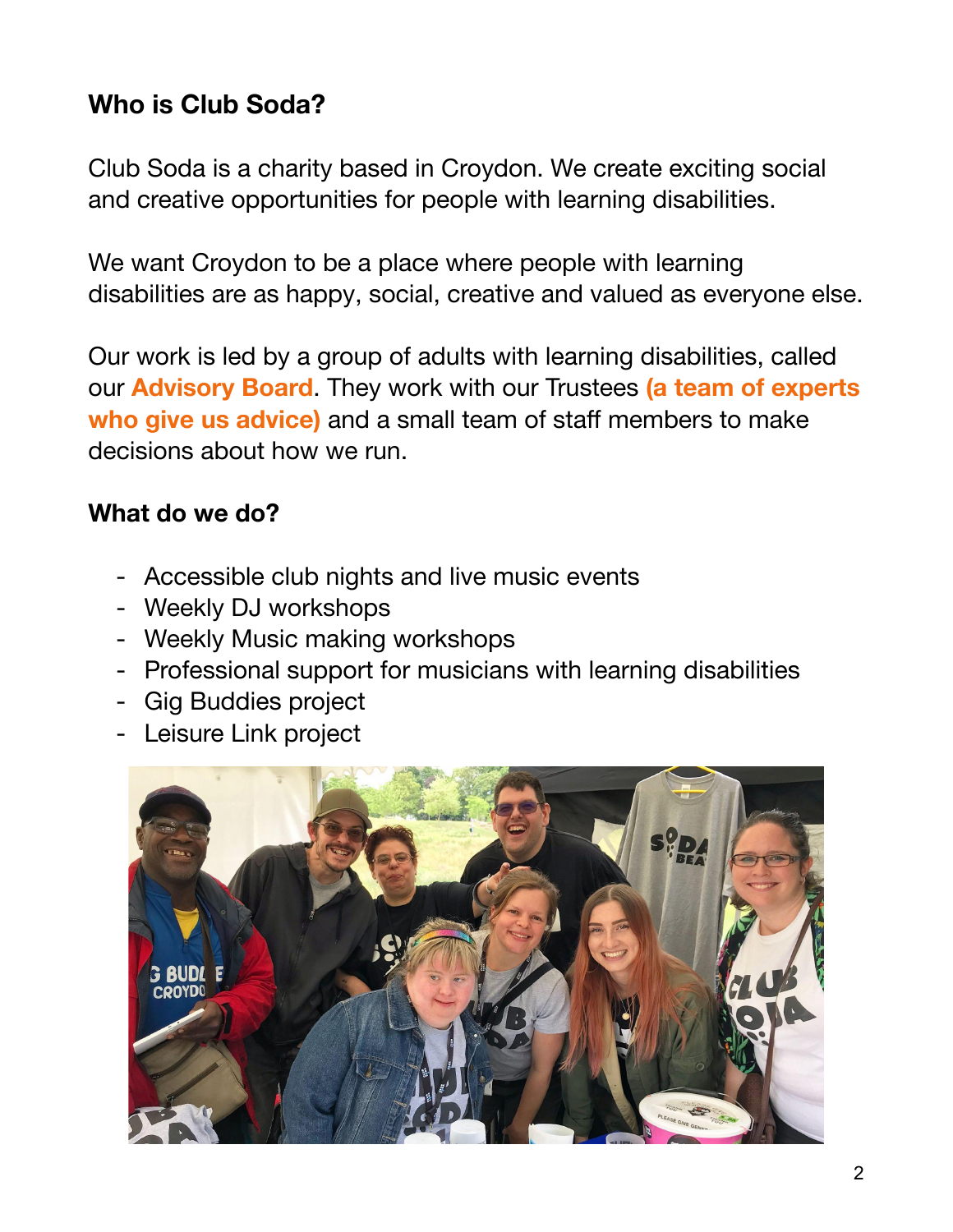# **Leisure Link**

Leisure Link is a group for people with learning disabilities and supporters who meet once a month to talk about arts and leisure: things they have done and things they are looking forward to.

Members of Leisure Link help to produce a monthly newsletter, which:

- Shares reviews, top tips and recommendations for events, services and venues in Croydon
- Displays a list of useful arts and leisure services in Croydon for people with learning disabilities
- Celebrates and promotes inclusive events and activities across Croydon
- Features a fun map of Croydon showing popular local venues that are highly recommended
- Provides useful access information for all venues and events that we list

Read our **Leisure Link newsletters** here:

<https://www.clubsoda.org.uk/project/leisure-link/>

In 2021, we began making the **Leisure Link Podcast** which holds the mic up to some of Croydon's best artists, performers and musicians with learning disabilities. We also feature interviews with inclusive arts and leisure organisations from Croydon and drop in at our favourite local venues too.

Listen to the **Leisure Link Podcast** here:

<https://www.podomatic.com/podcasts/leisurelink>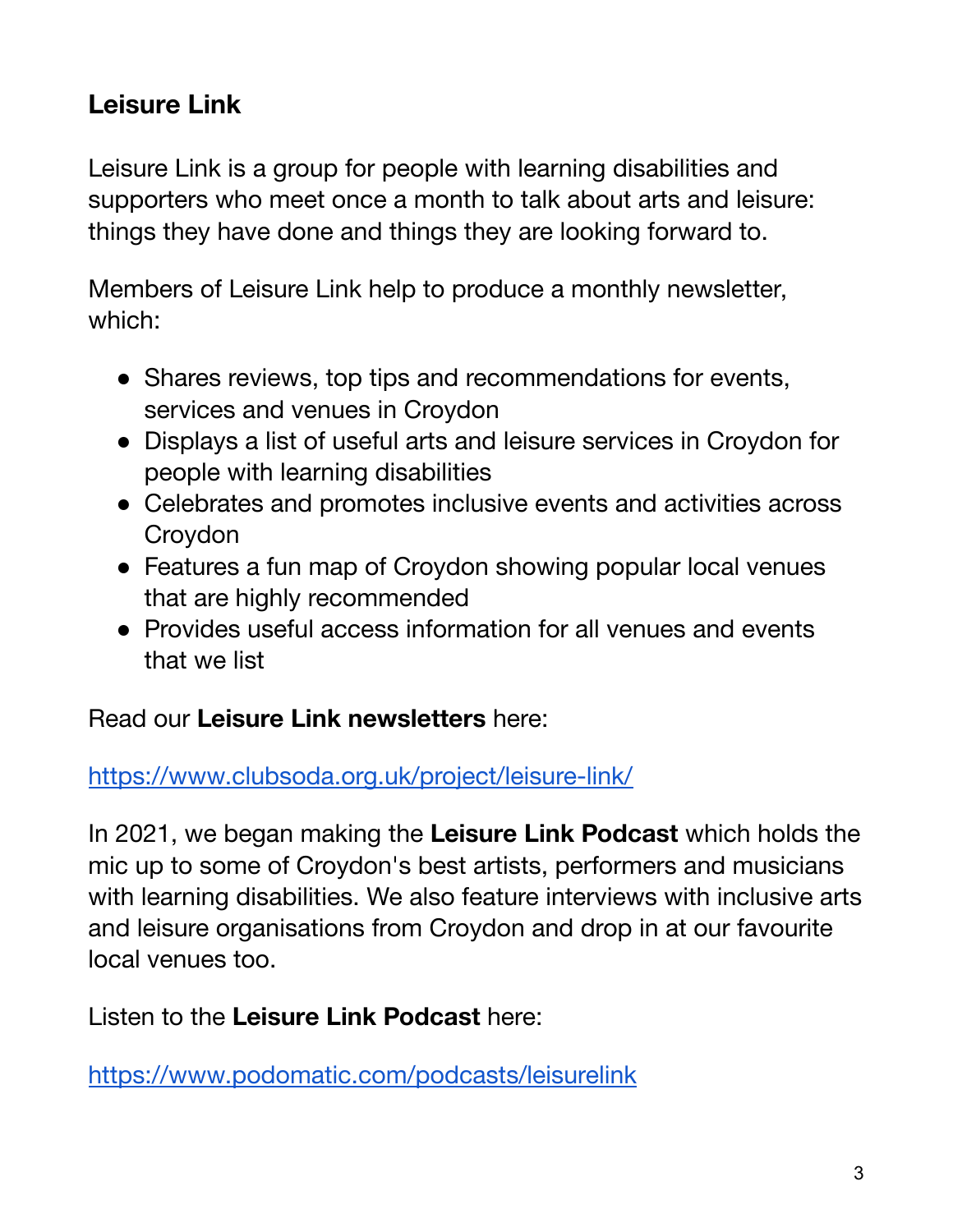#### **Leisure Link: Project Assistant**

Below is a job description for the role of Project Assistant.

The Project Assistant role is for an adult with a learning disability to join the Club Soda team.

The Project Assistant will be employed by Club Soda on a three year contract. **A contract means a written agreement.**

The job is for **8 hours** a week.

The salary is **£4,600** a year, paid monthly. (£23,000 pro rata, **which means the amount that would be paid if the job was full time**)

You will be allowed **5.5** days annual leave **(days of holiday)** per year (includes Bank Holidays)

The person who gets the job will have an Enhanced DBS check. **This checks if you have a criminal record and that you are suitable to work with us.**

**To apply please fill in this application form <https://forms.gle/2ETQSTguYouC17yy7>.**

**You can apply using video or audio instead. If you would like to do this please use the questions on this form [https://forms.gle/itzyUotNqddJmtYz6.](https://forms.gle/itzyUotNqddJmtYz6)**

**Instructions for sending us video / audio can be found in the above application forms.**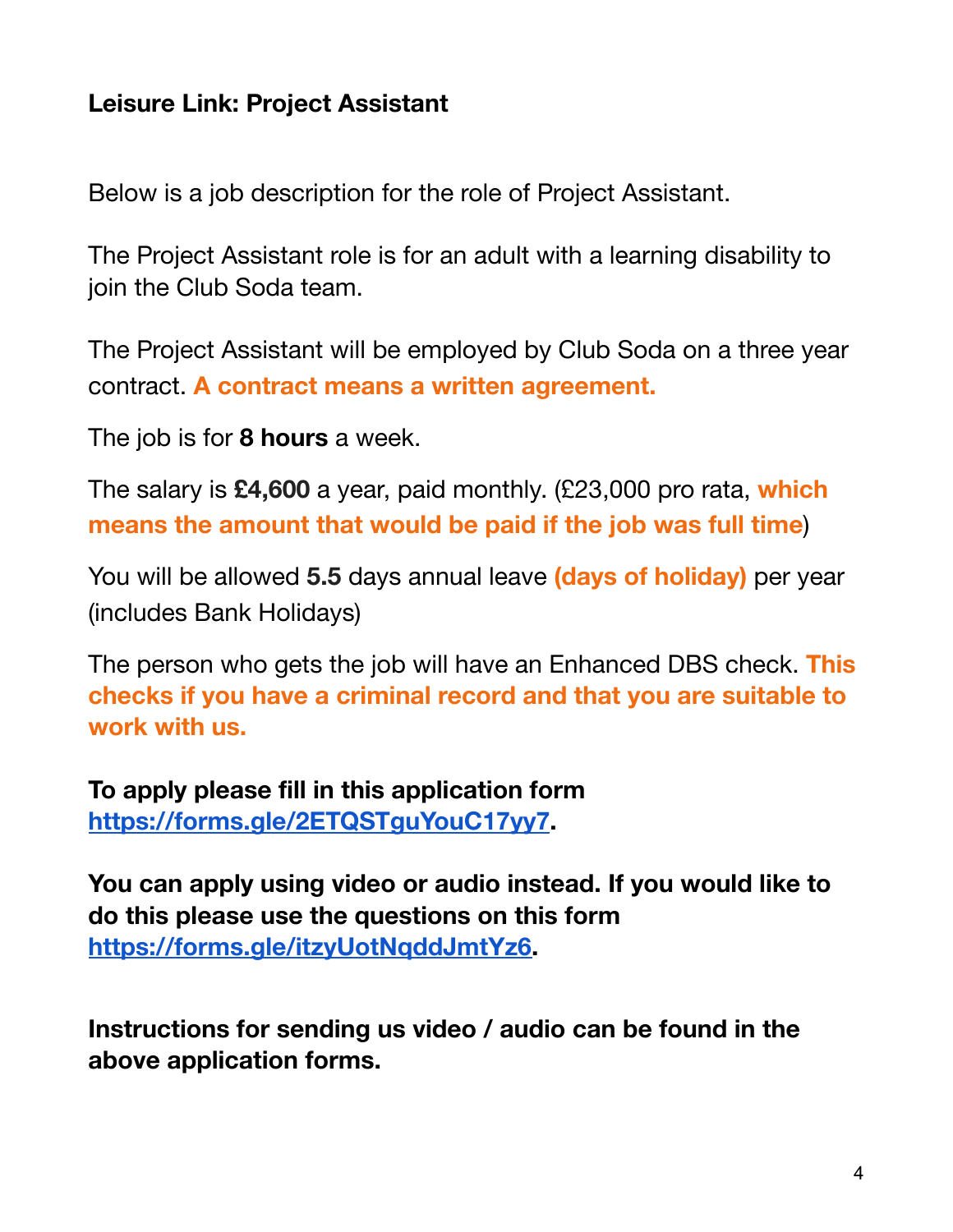## **Job Description**

| Job title:    | Project Assistant (Leisure Link) |
|---------------|----------------------------------|
| Supported by: | Project Manager (Leisure Link)   |

#### **The reason for this role:**

To help the Project Manager run the Leisure Link project in Croydon. You will also sometimes be asked to work on other Club Soda projects, like the live events or on Gig Buddies Croydon.

#### **Responsibilities:**

- Supporting people with a learning disability and / or autism who use the Leisure Link project.
- To help make sure that Leisure Link is as user led as possible. **This means that the people that use the project have a big say in how it is run.**
- Project admin, including sending emails and making phone calls to Leisure Link members and to new contacts.
- Posting weekly on social media, scheduling posts and replying to messages online. Be the voice of our social media and promote our message.
- Help the Project Manager to organise social events.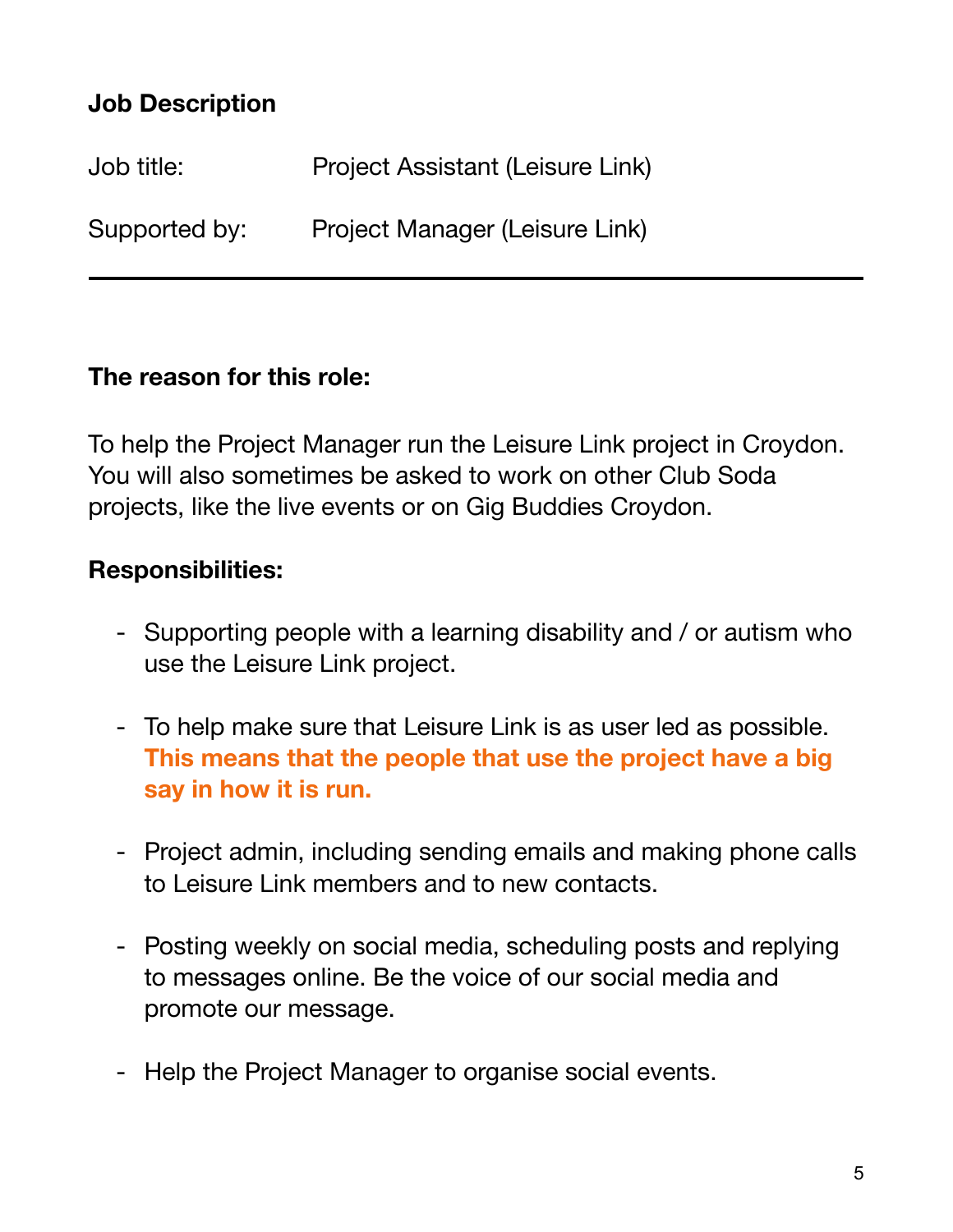- Speak to partner organisations **(other projects in Croydon)** and the public about our work at events.
- Working as part of a team, sharing skills, and helping the charity to achieve our goals.

**Closing date for applications is Monday 13th June 2022, and interviews will be held on Friday 24th June 2022.**

**If you have any questions about the role, please get in touch either via email at [info@clubsoda.org.uk](mailto:info@clubsoda.org.uk) or by telephone on 07309 750 283.**